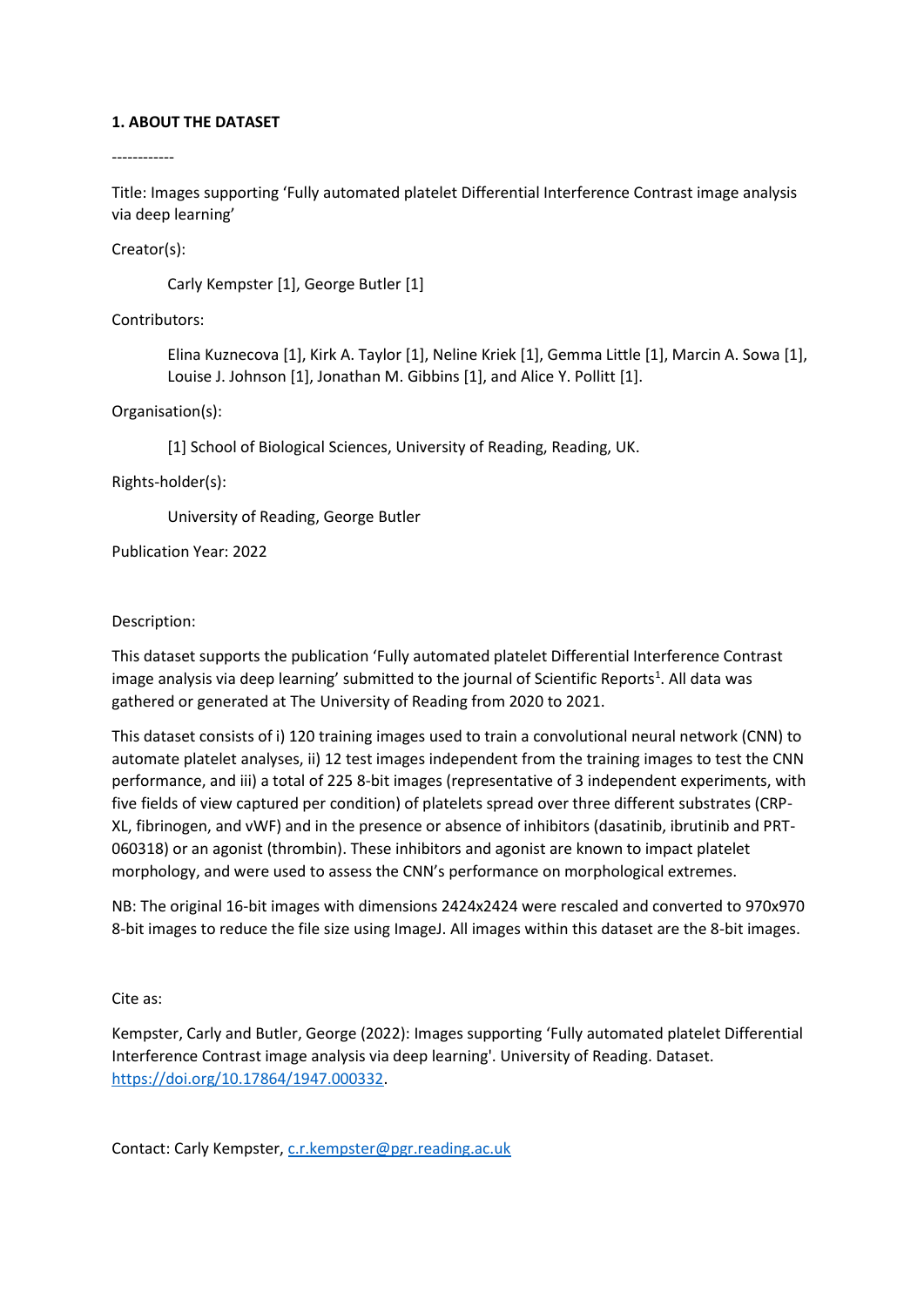### **2. TERMS OF USE**

-----------------

Copyright 2021 University of Reading and George Butler. This dataset is licensed under a Creative Commons Attribution 4.0 International Licence: [https://creativecommons.org/licenses/by/4.0/.](https://creativecommons.org/licenses/by/4.0/)

### **3. PROJECT AND FUNDING INFORMATION**

------------

Title: Fusogenic liposomes, the innovative delivery of cargo into platelets

Dates: October 2019 – October 2022

Funding organisation: British Heart Foundation (BHF) and National Centre for the Replacement, Refinement and Reduction of Animals in Research (NC3Rs).

Grant no.: NC/S001441/1

### **4. CONTENTS**

------------

Folder listing

- train
	- folders 'training1 training120' each contain one 8-bit TIF image file. All images were manually annotated to identify the perimeter of each platelet in each image to provide a supervised guide for training the neural network.
- test
	- folders '01  $-$  12' each contain one 8-bit TIF image file used to assess the performance of the CNN on a new data set. These 12 images were also manually annotated by a trainer and 5 independent platelet annotators which identified variability between users.
- inhibitor 25 8-bit TIF image files per substrate were acquired to assess if the CNN could detect extremes in platelet shape in the presence or absence of inhibitor or agonist (see key below) for three independent experiments. Folder structure:
	- experiment1
		- $\blacksquare$  crp-xl folders '01 25' each contain one 8-bit TIF image file.
		- fibrinogen folders '01 25' each contain one 8-bit TIF image file.
		- $vwf$  folders '01 25' each contain one 8-bit TIF image file.
	- experiment2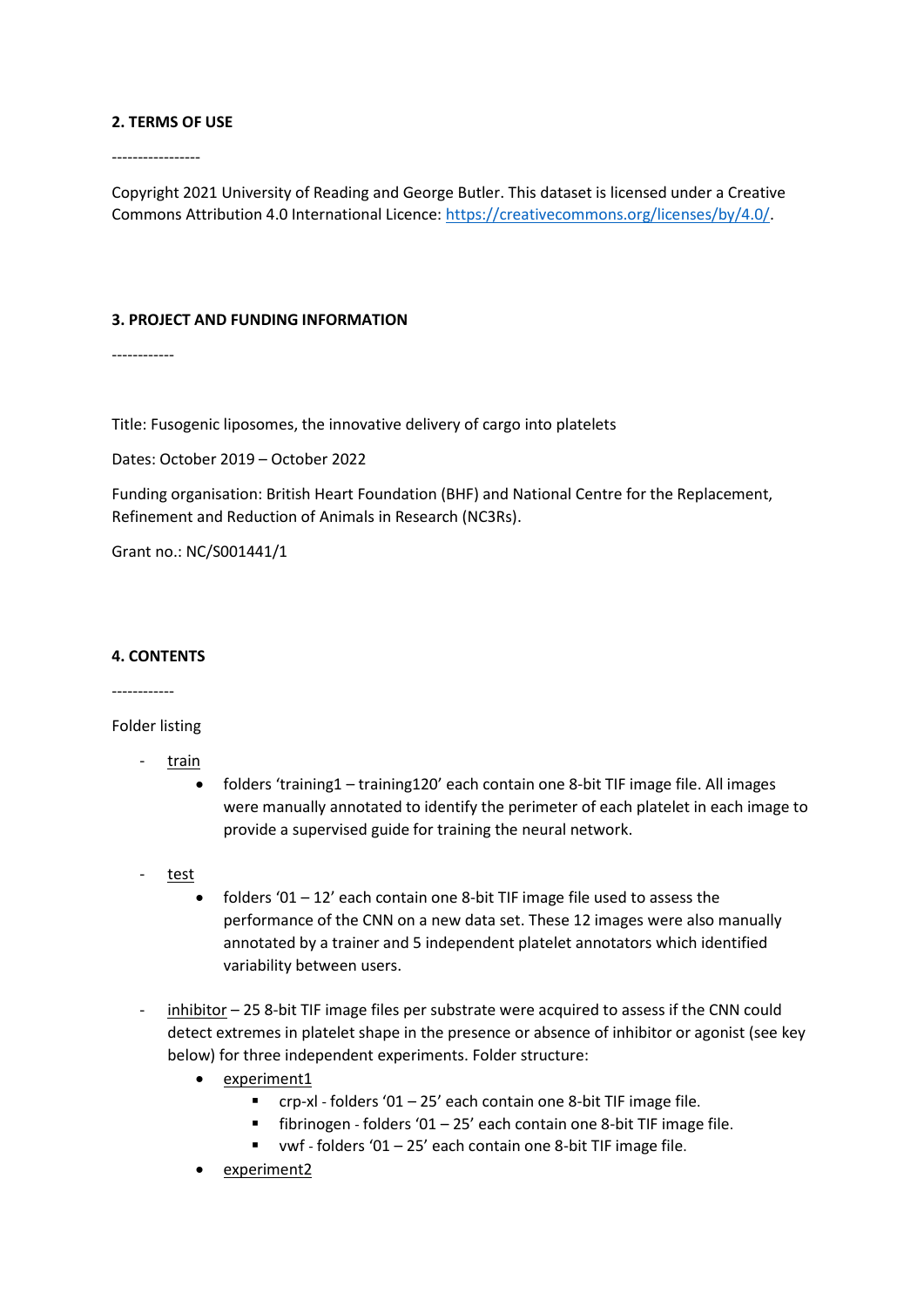- $r_{\text{cr}}$  crp-xl folders '01 25' each contain one 8-bit TIF image file.
- $\blacksquare$  fibrinogen folders '01 25' each contain one 8-bit TIF image file.
- vwf folders '01 25' each contain one 8-bit TIF image file.

# experiment3

- $\blacksquare$  crp-xl folders '01 25' each contain one 8-bit TIF image file.
- $\blacksquare$  fibrinogen folders '01 25' each contain one 8-bit TIF image file.
- $vwf$  folders '01 25' each contain one 8-bit TIF image file.

Key for inhibitor/agonist pre-treatment:

| <b>Pre-treatment</b>              | Image N°  |
|-----------------------------------|-----------|
| Dasatinib                         | $1 - 5$   |
| <b>Ibrutinib</b>                  | $6 - 10$  |
| PRT-060318                        | $11 - 15$ |
| Thrombin                          | $16 - 20$ |
| $N/A$ – control, washed platelets | 21-25     |

All images were captured by Köhler illuminated Nomarski differential interference contrast (DIC) optics using a Nikon eclipse Ti2 inverted microscope, equipped with a Nikon DS-Qi2 camera, and visualised using a 100x oil immersion objective lens. NIS Elements software was used for image capture and each image was acquired as .ND2 image files. All original images were rescaled and resized to 8-bit TIF image files prior to processing using [Fiji ImageJ](https://imagej.net/software/fiji/)<sup>2</sup>.

Training images were manually annotated and labelled images generated by using th[e LOCI](https://eliceirilab.org/) plugin for Fiji ImageJ as per instructions detailed for the *Usiigaci* pipeline<sup>3</sup>.

### **5. METHODS**

--------------------------

#### Imaging:

Full experimental methods are available within the manuscript titled 'Fully automated platelet Differential Interference Contrast image analysis via deep learning' published by Scientific Reports.

## CNN:

All scripts and model weights used for this experimental set up can be accessed via the following open-source GitHub repository: [https://github.com/george-butler/Automated\\_DIC\\_platelet\\_analysis](https://github.com/george-butler/Automated_DIC_platelet_analysis)

Software installations required can be accesse[d here.](https://github.com/oist/Usiigaci#dependencies)

For a detailed method of how to curate the training material using the LOCI plugin, and to preprocess the training material follow the instructions [here.](https://github.com/george-butler/Automated_DIC_platelet_analysis#how-to-make-your-own-training-data-and-trained-network)

The GitHub repository includes: